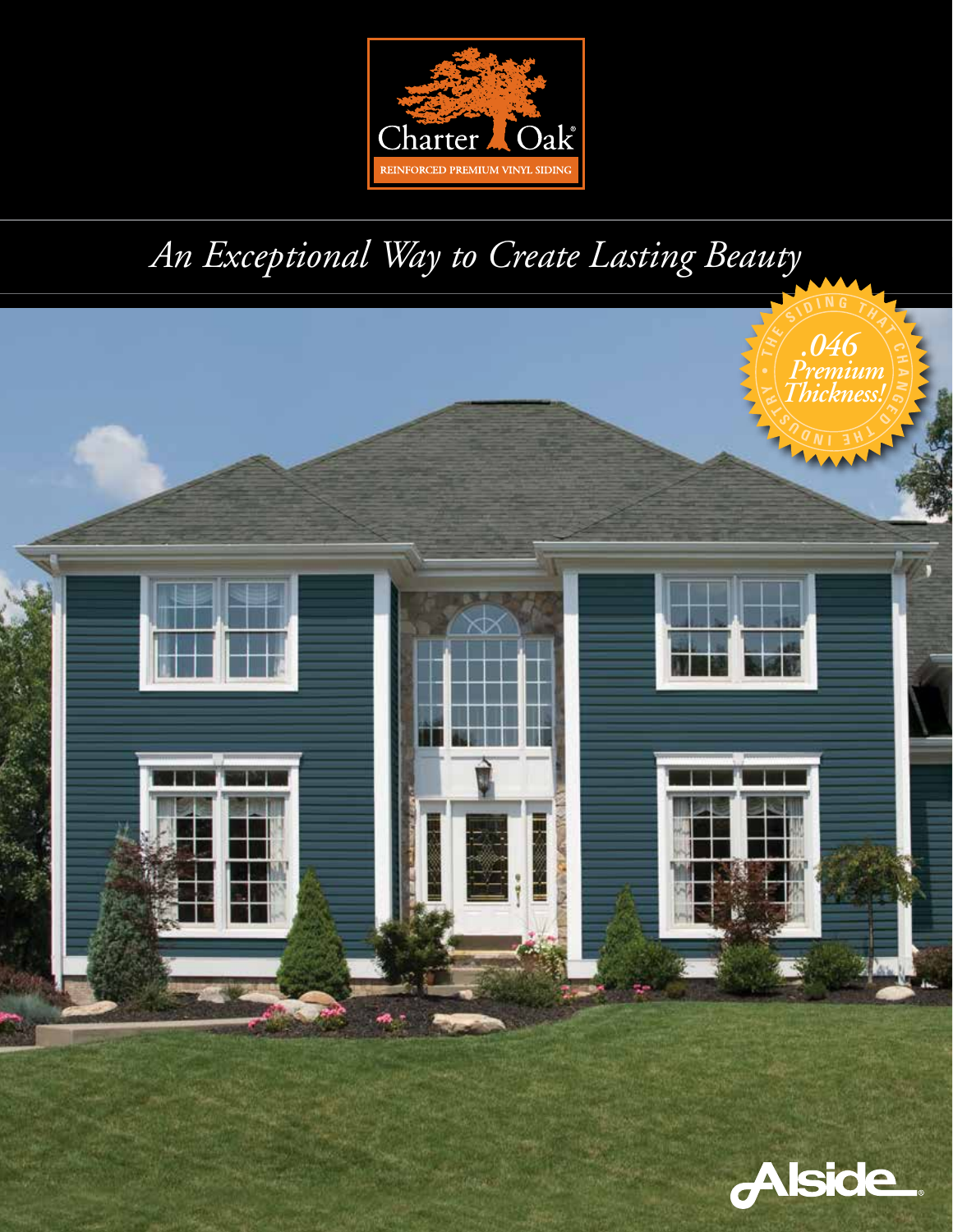# CHARTER OAK® . . . GIVE YOUR HOME A BEAUTIFUL NEW LOOK

 with one of the most advanced vinyl sidings you can buy. Outstanding beauty begins with exceptional product quality.



*A*-PREMIER HOME EXTERIOR<br>Refined style, outstanding performance an<br>Distinguished for its superb durability and<br>a wide range of traditional and architecture Refined style, outstanding performance and a lifetime of protection – that's the power of Charter Oak® Premium Vinyl Siding. Distinguished for its superb durability and versatile design options, Charter Oak is a leading choice for distinctive homes. Featuring a wide range of traditional and architectural colors in the timeless beauty of clapboard and handcrafted old-world charm of dutch lap, Charter Oak makes it easy for you to achieve custom elegance for your home.

> If you like the idea of having more free time and less home maintenance, you will appreciate Charter Oak. It recreates the beauty of freshly painted wood siding, but without the worries of rotting, splitting or insect damage. An occasional rinse with a garden hose will remove most airborne dust and dirt to restore the like-new beauty.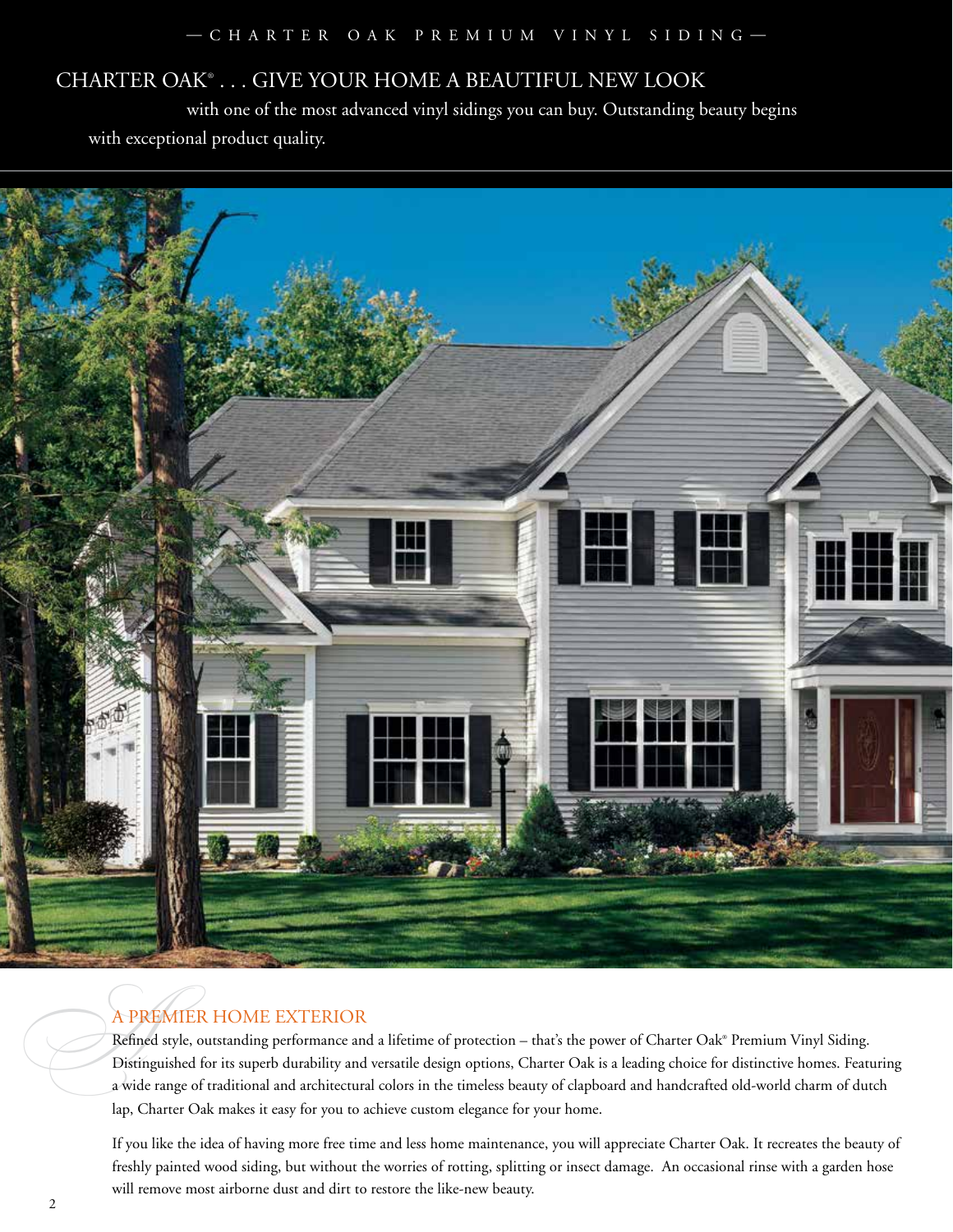





### QUALITY YOU CAN COUNT ON

Made to be the best. And made to last. That's what you can count on when you choose Charter Oak Premium Vinyl Siding. You have the confidence that comes when working with a company recognized and respected for its manufacturing and quality control excellence. Plus you have the assurance that comes with Alside's lifetime limited warranty.\*

Make your first choice the best choice . . . Charter Oak Premium Vinyl Siding.

#### MADE WITH PREMIUM RAW MATERIALS

Developing a tough, durable and beautiful vinyl siding such as Charter Oak requires the technical skills of a chemical process engineer and the visual sensibilities of an architect. That's because the premium vinyl used in Charter Oak is more than just a simple vinyl resin. It's a proprietary compound, with each ingredient chosen to add specific benefits to the final product.

**PureStrength vinyl resin** gives Charter Oak its basic strength and weather resistance. It prevents moisture infiltration from rain and humidity, so panels won't rot, warp, shrink or swell. The result is low-cost, easy-care maintenance.

**Ti-Shield titanium dioxide** helps prevent ultraviolet degradation, so damage to Charter Oak's beautiful surface from even the hot summer sun is virtually eliminated.

**StayRight vinyl stabilizers** also help prevent heat degradation, both during manufacturing and after installation.

**TrueShield impact modifiers** give Charter Oak exceptional impact resistance, helping to prevent denting and dinging from routine around-the-house activities.

**DesignersChoice pigment concentrates** are used to produce beautiful high-performance color for every Charter Oak panel. You'll never have to stain or paint again, because the color won't wash away.

*Charter Oak. Technically, it's beautiful.*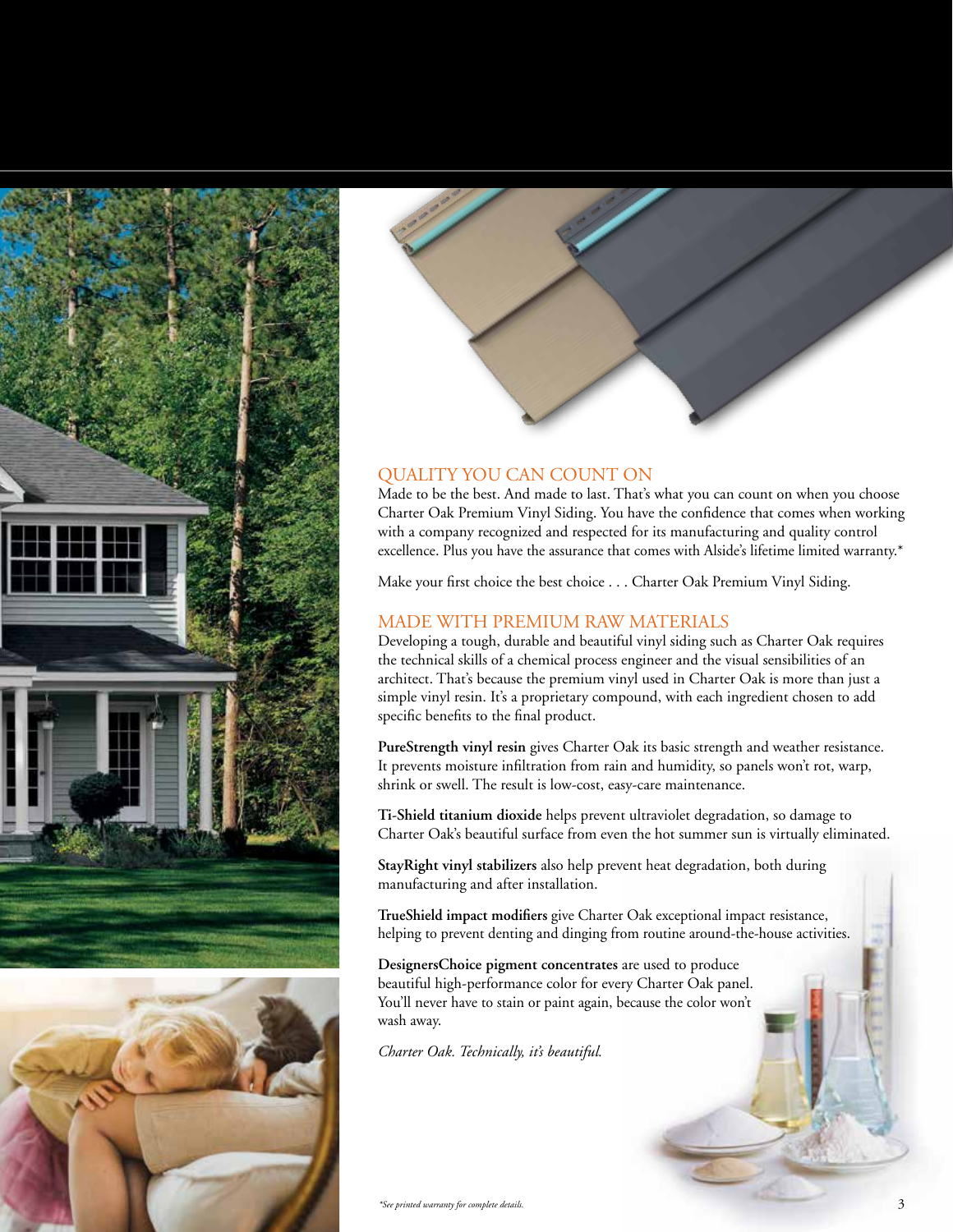# CHARTER OAK'S TRIBEAM® SYSTEM *Designed for Superior Performance.*

### EXCLUSIVE TRIBEAM SYSTEM PROVIDES IMPRESSIVE PANEL RIGIDITY AND SUPERIOR WIND RESISTANCE

Charter Oak's lasting beauty isn't a result of just blending premium raw materials. Product engineers have created a superior design for Charter Oak that provides exceptional rigidity and resistance to high winds.



The unique TriBeam system fortifies Charter Oak's rigidity, helping to ensure straight course lines and even walls, on both new and existing homes. The result is a particularly beautiful installation with the built-in strength to maintain an enduring appearance.

The TriBeam illustration above shows another feature that's especially important if you live in an area where high winds are common. It's a rolled-edge nail hem that gives Charter Oak its superior ability to resist the force of extreme winds. This high-performance panel has been tested to withstand negative windload resistance per ASTM D5206 and meets or exceeds the industry standard for windload performance.

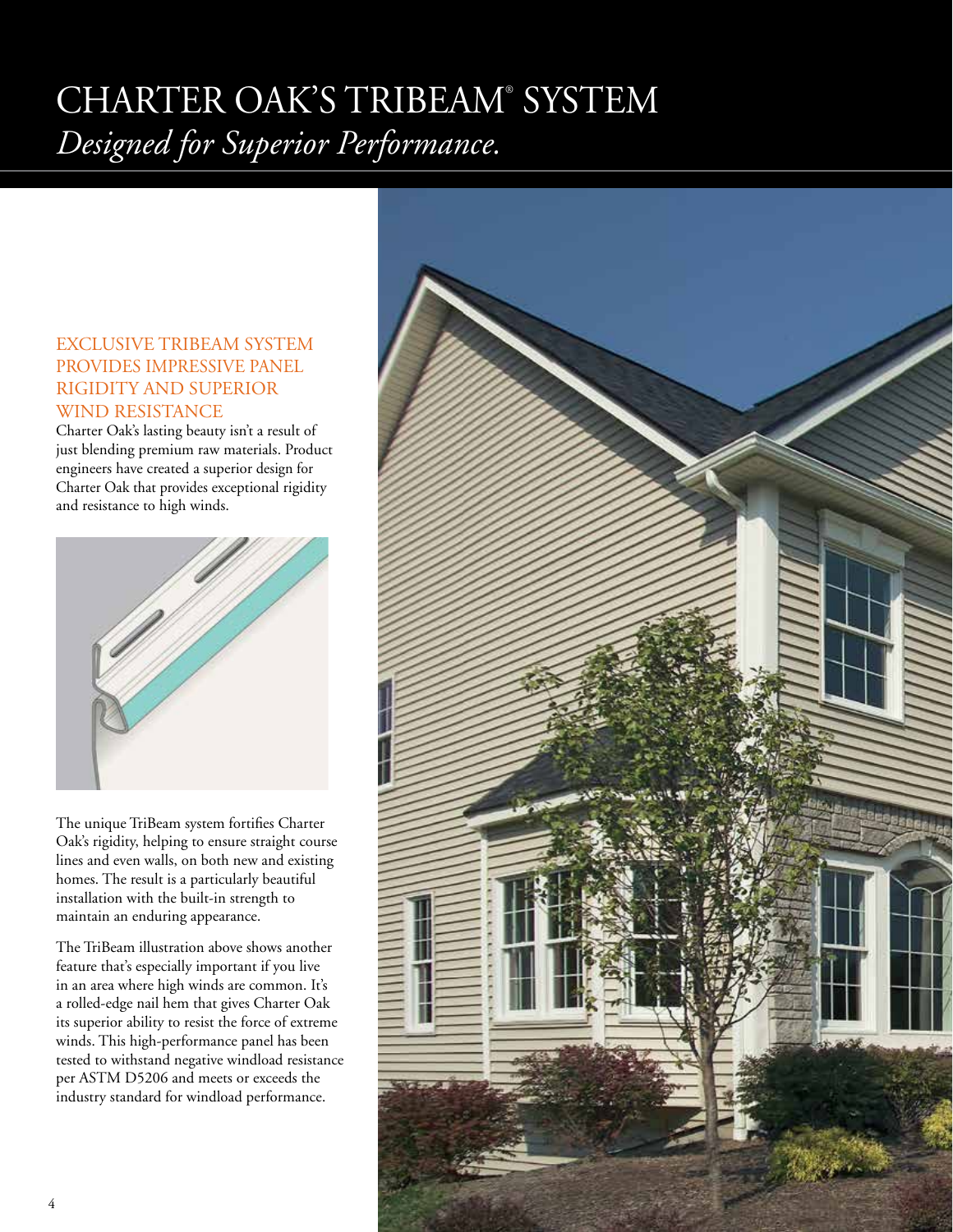



#### BEAUTIFULLY RESILIENT AGAINST SAGGING

Charter Oak is substantially more rigid than the competition. Rigidity, as with Charter Oak panels, is important for long-lasting performance and resistance to bending and sagging. Your home will have a beautifully uniform finish that stands the test of time.

#### A SUSTAINABLE CHOICE

The home that protects you can also help protect the environment. As a durable and recyclable product with a long service life, Alside vinyl siding reduces the depletion of wood and other natural resources used in home construction. According to the Vinyl Siding Institute, throughout its life cycle vinyl siding has 79% less impact on global warming than fiber cement and 85% less impact than brick and mortar.† And because it never needs to be painted, it helps prevent paint, stain and other maintenance-related products from harming the earth.

DID YOU KNOW for nearly two decades vinyl siding has been a leading choice for exterior cladding on new single-family homes. This broad appeal stems not only from its beauty, durability, and easy upkeep, but also from the fact that vinyl siding adds value to homes.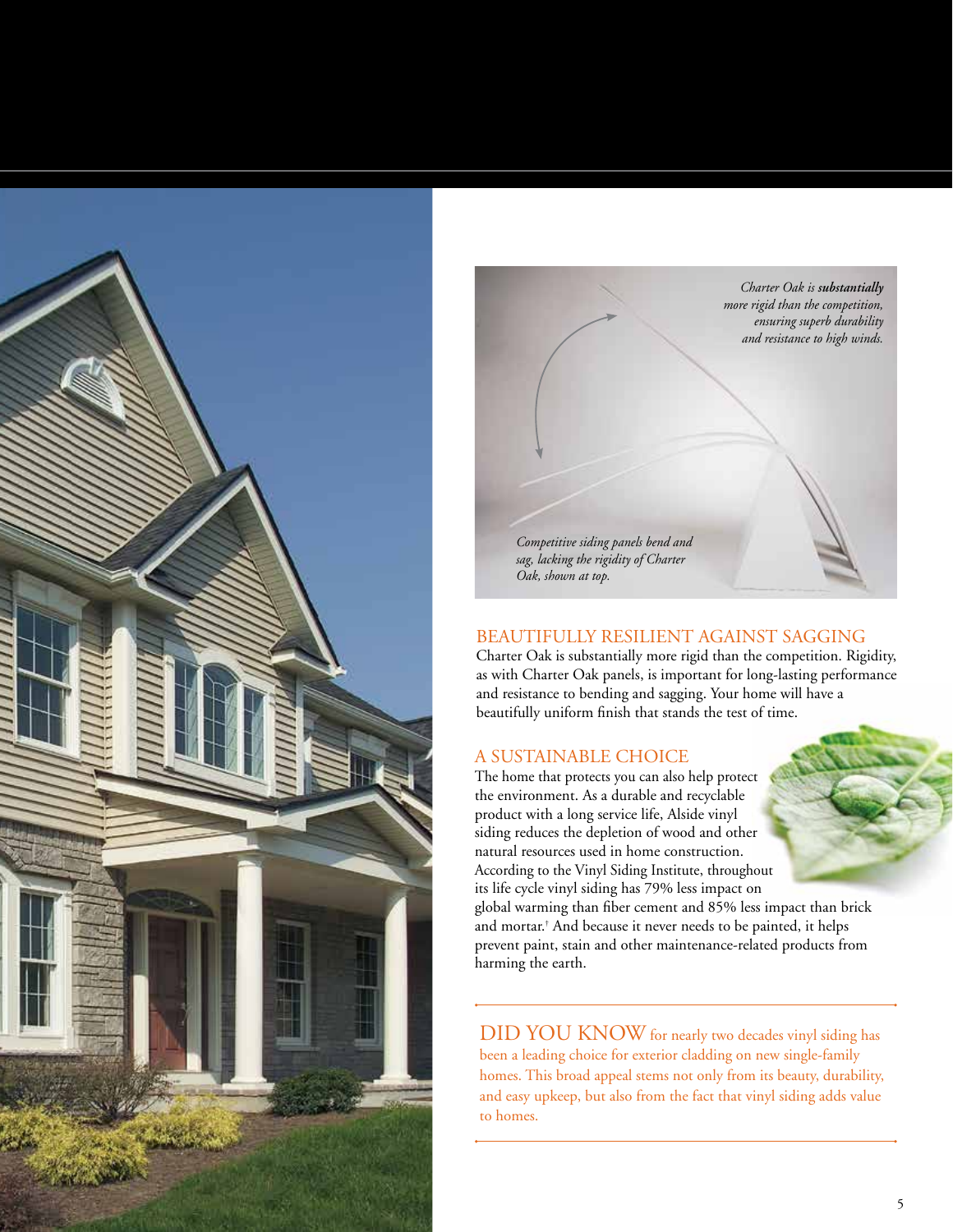# EXPRESS YOURSELF *with* RICH COLORS *Richer Colors Tailored to Your Style.*

### CHOOSING COLOR FOR YOUR HOME HAS NEVER BEEN EASIER

From Deep Espresso to Laguna Blue, the new line-up of architectural colors don't shy away from bold and beautiful. Mix and match complementary shades for a look that is fresh and serene or combine more than one shade to bring richness and sophistication to your home.



Note: Colors may be slightly different from their appearance in this brochure. Make final color selections using actual product samples. Color availability may vary by market. See your Alside Sales Representative for detai

Our darker siding colors are fortified with ChromaTrue® technology for superior color retention. This **Chroma**True® advanced copolymer compound provides long-term color stability and better performance on darker colors.

### THE ART OF THE MIX

There's no need to settle for siding and trim that almost match. Alside's ColorConnect® Color Matching System offers smart solutions for every design approach. ColorConnect standards have been painstakingly applied to select Alside products to ensure you are making tasteful color choices with enduring aesthetic value and the custom look you desire.

Whether it's a rich color that draws your eye to an interesting architectural detail, or neutral hues applied to a historic home, the Alside ColorConnect Color Matching System helps you successfully match the color of your siding with other Alside exterior products and accessories.  $color$  mect®

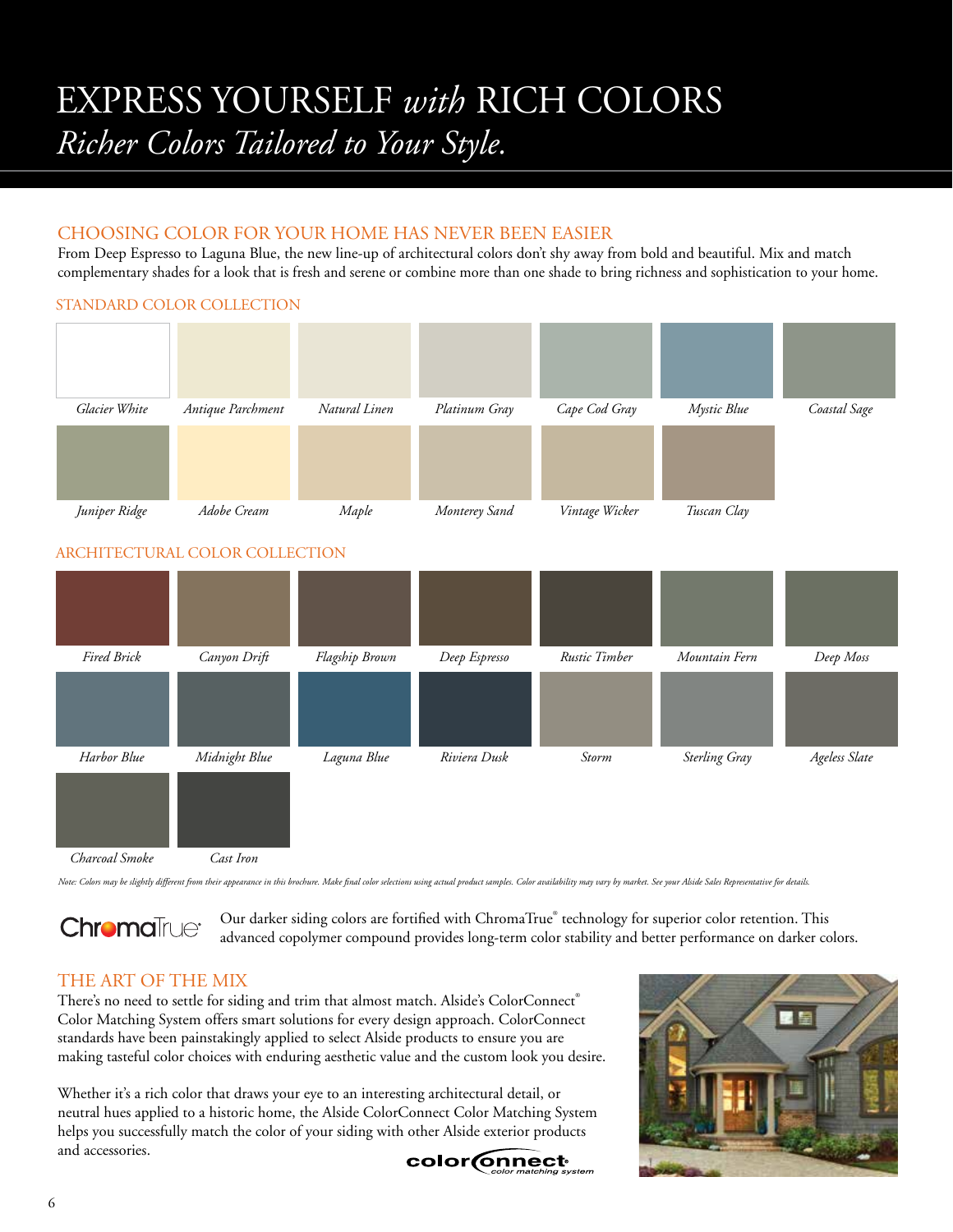### ALL PRODUCTS ARE COLOR-COORDINATED WITH CHARTER OAK SIDING

When you're creating an exterior design, the delight is in choosing the details. Siding color defines the total mass of your home; trim and accent details focus on particulars, highlighting those special features and characteristics that set your home apart.

Alside offers a wide selection of trim and accent products made to complement the beauty and colors of Charter Oak siding.



*Trimworks® three-piece beaded corner post.*



*Trimworks 7" fluted corner post.*





*Alside Premium Scallops – Victorian inspired half-round shingles.*



*Trimworks custom crown molding used with wood window trim.*



*Charter Oak clapboard with Trimworks 5" window trim.*



*Charter Oak soffit easily spans long runs without sagging.*



*Charter Oak dutch lap with Trimworks 3-1/2" window trim.*



*Horizontal band board provides a strong horizontal accent.*